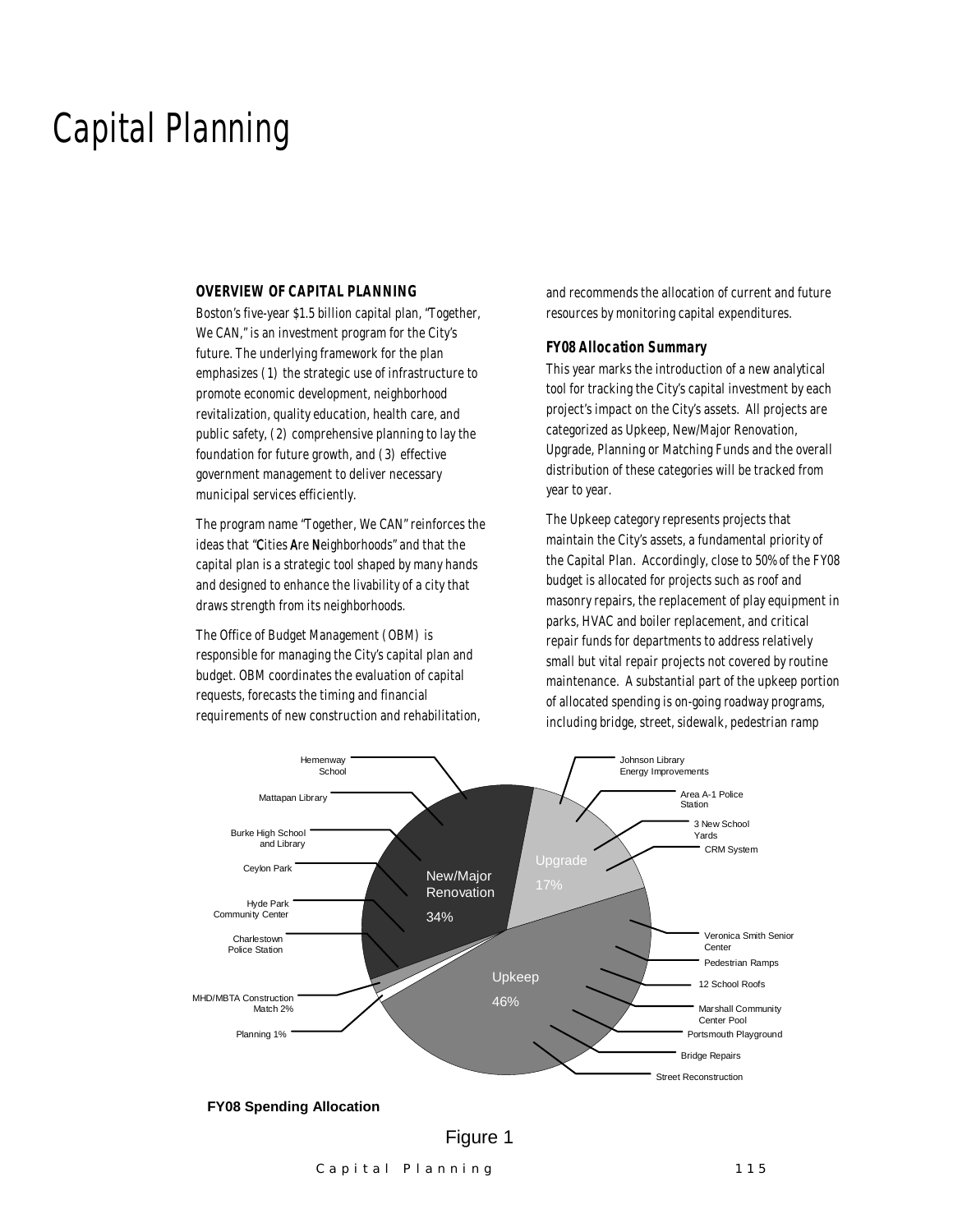and street lighting repairs that ensure the City's streets and sidewalks are safe and in good condition.

About a third of the FY08 allocations represent major renovations and new buildings. New facilities and rehabilitation projects for schools, libraries and community centers enable the City's facilities to adapt to fit the needs of today's programs, improve the 'green' performance of facilities, and extend the useful life of historic assets.

The Upgrade category represents projects that improve existing assets by adding new capacity or innovations. This year's upgrade allocations include an energy efficiency project for the Johnson Library and capital investment in the CRM (Citizen Relationship Management) project which will provide new tools for tracking citizen requests and government performance.

Finally, about 1% of the FY08 allocation is dedicated to planning projects and 2% to matching fund projects. Comprehensive planning projects, which analyze a group of buildings or program needs, provide the groundwork for targeted investments in the categories of Upgrade and New/Major Renovations. Matching grants from Mass Highway and the MBTA unlock state funds for local investment.

The distribution of allocations this year—34% for New/Major Rehabilitations, 17% for Upgrades, 46% for Upkeep, 1% for planning and 2% for matching roadwork—is a good balance between new and old. In the future, this measure will help OBM to track the City's investment over the long-run and ensure that an appropriate proportion is dedicated to the maintenance of existing assets and the improvement or expansion of assets.

#### *Summary and Highlights of the FY08-FY12 Capital Plan*

Also new to the budget document this year are Figures 2 and 3 on the following pages which illustrate the Capital Plan in maps. Figure 2 illustrates the location and status of parks and facilities projects and Figure 3 the location of major infrastructure projects. A portion of the projects in the FY08-FY12 Capital Plan could not be mapped because the scope of the project is city-wide or because geographic data is not yet available. In the next year, OBM will increase its capacity to map projects and for analysis based on location. Adding geographic information provides a new way of evaluating projects based on

demographics, the relationship between projects, and a project's proximity to other programs or resources.

Highlights in the FY08-FY12 Capital Plan include renovations at schools, libraries and community centers, a new municipal office building in Dudley Square, and an acceleration of the upgrade and replacement of traffic signal controls.

#### *Highlights of the FY08-FY12 Capital Plan*

#### *Invest in Infrastructure*

American Legion Highway Edward Everett Square Sullivan Square Design Road Resurfacing and Reconstruction Traffic Signal System Improvements

#### *Strengthen Communities*

Roslindale Community Center Construction Hyde Park Community Center Construction Shelburne Community Center Assessment Curley Community Center Roof

New Grove Hall Branch Library New Mattapan Branch Library New Roofs at Seven Branches McKim Phase II D

New Play Equipment Ball Field and Playing Court Renovations New Synthetic Turf Fields at Charlestown High School, Ceylon Park, Noyes Playground, Roberts Playground and American Legion Playground

#### *Invest in Education*

Burke High School Addition Cleveland School Hemenway School Dearborn School Russett Road School School Yard Improvements

#### *Promote Public Safety & Public Health*

New Fire Trucks New Fire Training Simulator New Charlestown Police Station New Dudley Square Police Station Long Island Infrastructure Improvements

#### *Support Neighborhood Development*

Crossroads Initiative Dorchester Avenue New Dudley Square Municipal Building Maverick Gardens Neighborhood Business Districts Improvements Strand Theater Improvements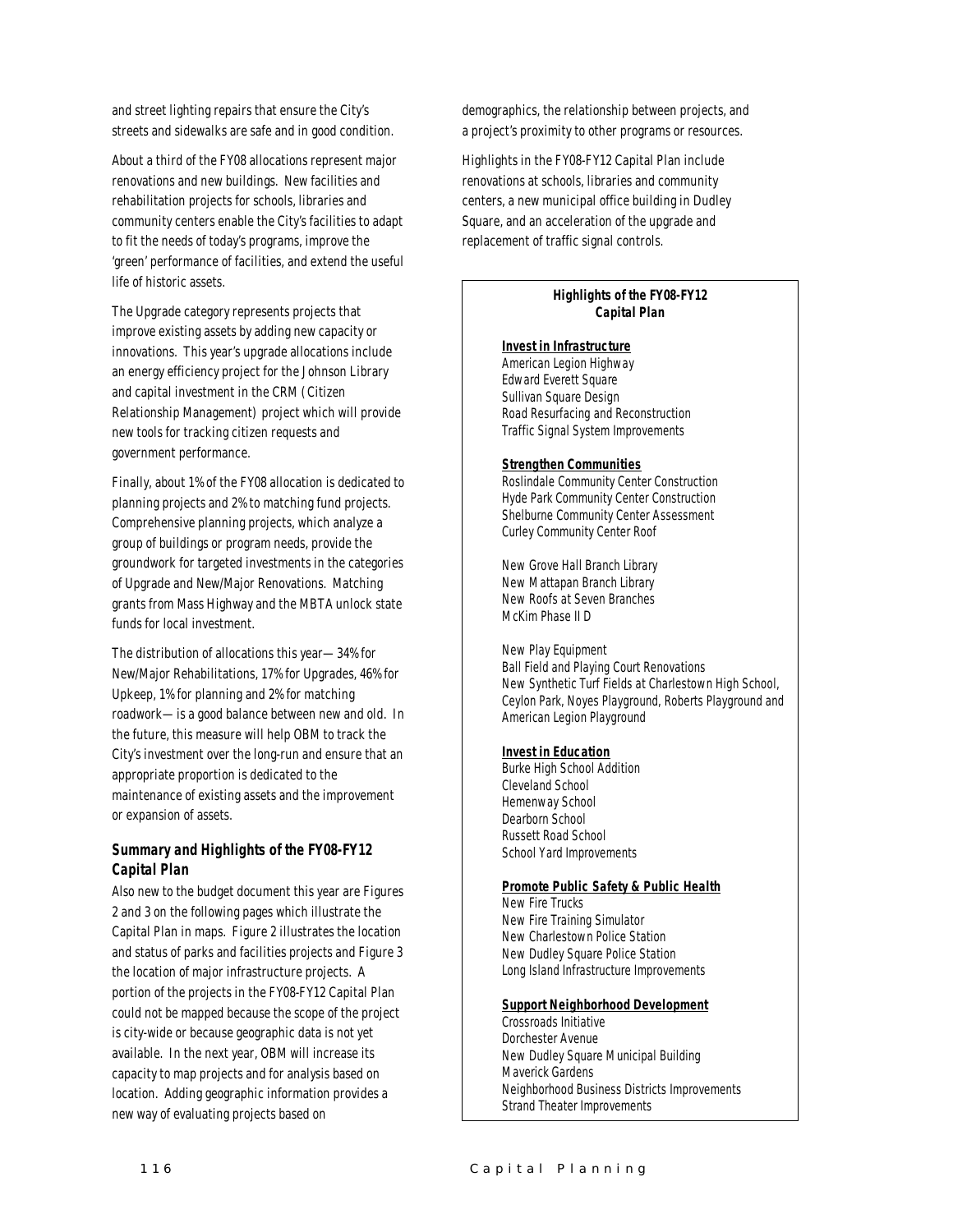

Capital Planning 117 Figure 2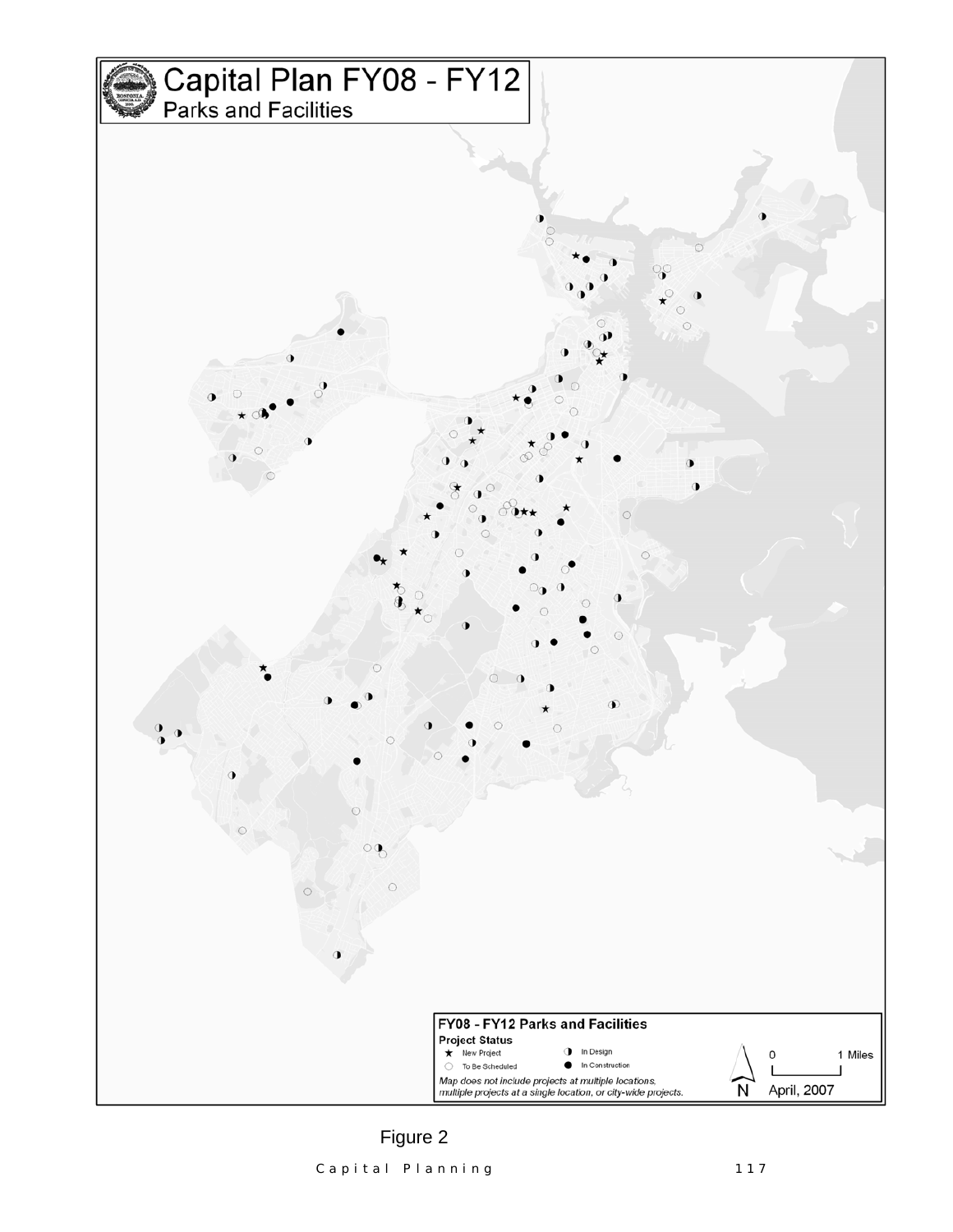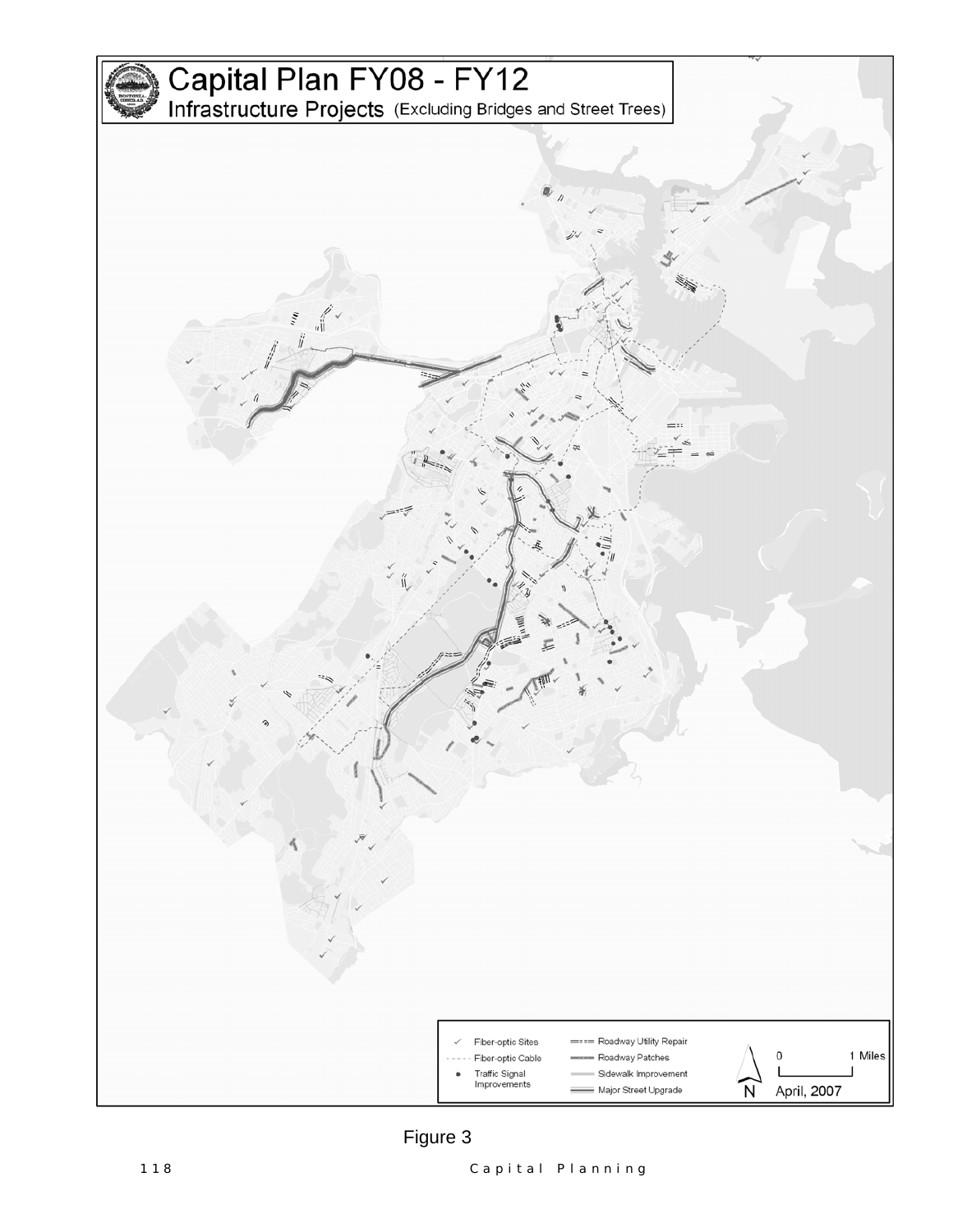#### *Capital Planning Process*

Capital needs and resource availability are assessed annually through a capital planning process that results in a five-year capital plan. The first year of the spending plan is considered the City's capital budget. Expenditures against this budget are closely monitored. To emphasize the balance between needs and resource availability, the budget document (in Volumes II and III) includes both capital authorizations and expenditure projections for each project.

The annual capital planning process begins with a capital improvement project request schedule where all departments have an opportunity to identify their facility, equipment, infrastructure, and planning needs in a systematic manner and to forward their proposals to OBM for funding consideration. The development of department project requests may involve both internal assessments of current needs as well as a review of external constituent requests.

The departmental requests must be comprehensive and meet a threshold criteria established each year. Project requests include cost estimates, descriptions of the proposed scope of work, useful life statements, and project justifications related to the primary criteria.

The total cost of a proposed project must account for its short- term and long-term effect on the City's operating budget. Accordingly, project requests must include information describing the proposed project's anticipated effect on personnel, utilities, maintenance, and supply costs as well as expected changes in service demand or delivery of departmental programs. As a practical matter, it is assumed that certain types of projects such as energy conservation and energy efficiency projects (e.g. heating system upgrades or roof and window replacements) provide operating budget savings. OBM works with departments to measure these savings.

All capital improvement projects requesting funding consideration had to meet at least one of the following threshold criteria:

- Complies with Americans with Disabilities Act;
- Improves health and safety;
- Supports economic development:
- Enhances general government effectiveness;
- Mitigates an environmental hazard;

• Responds to a legal, legislative or administrative mandate; or

• Preserves existing municipal facilities. OBM reviews submissions to determine the extent to which private purposes or benefits exist for each project, a process that allows the City of Boston to maintain its tax-exempt financing status.

New capital requests that are recommended for funding are placed into a multi-year spending plan along with projects previously authorized. The Mayor submits the capital plan to the City Council each year. The City Council, in turn, holds public hearings to consider project authorizations. This year's Capital Plan identifies 427 new and continuing projects and proposes \$137.3 million in new project authorizations.

Descriptions of all 427 projects can be found in Volumes II and III of the Budget. Project descriptions include authorizations and funding sources, projected expenditures, and scope of the project.

#### *Financing the FY08-FY12 Capital Plan*

Financing for the capital plan comes from General Obligation bonds, state and federal funds, trust funds, and other funds. These sources are described below.

#### *General Obligation (G.O.) Bonds*

General obligation bonds represent 62.5% of all project funding. This year's plan assumes \$600 million in new general obligation borrowings over the next five years to support ongoing capital needs.

#### *State and Federal Funds*

Funds for capital financing are currently estimated at \$211.5 million from state programs and \$241.4 million from federal programs. Specific financing programs provide key resources for Boston's capital plan. Programs include the School Building Assistance program, Chapter 90, the Transportation Improvement Program, and the Massachusetts Water Pollution Abatement Trust.

*School Building Assistance Program:* The School Building Assistance (SBA) program, currently administered by the Massachusetts School Building Authority (MSBA), is an important revenue source for school renovation and construction.

The MSBA assumed responsibility for the payment of existing SBA program commitments from the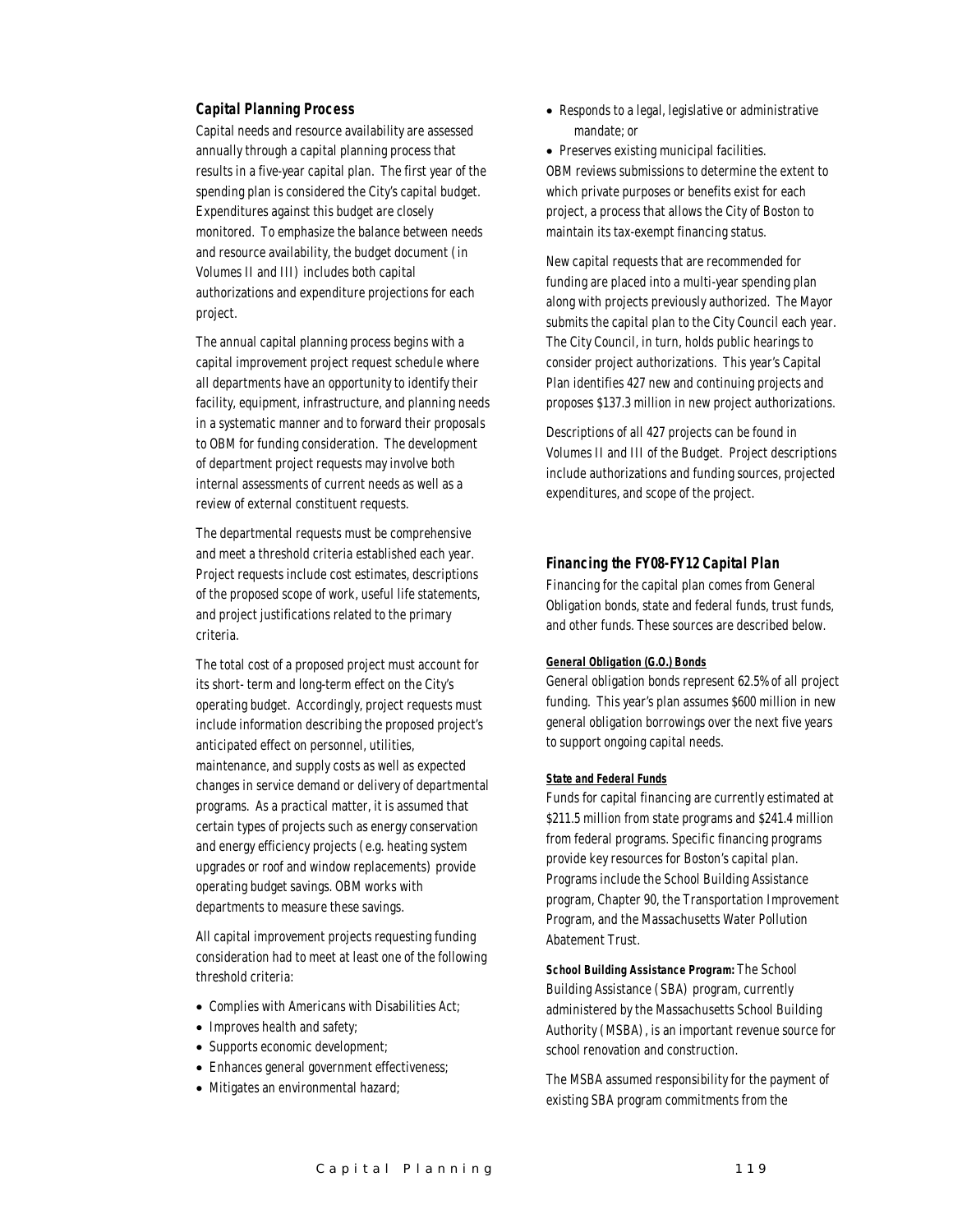Department of Education and will review and prioritize future project requests (reimbursement rates range from 40%-80%). MSBA began accepting new project requests in July 2007 and the City submitted six Statements of Interest. Reimbursements for projects previously approved will continue on existing schedules.

The City commenced construction on Burke High School, its final MSBA priority list project, and is currently in negotiations with the MSBA regarding the timing and manner in which grant payments will be made to reimburse project costs. For the period FY08- 12 total payments from the state are estimated at \$60.4 million.

*Chapter 90 Funds*: Administered by the Massachusetts Highway Department, Chapter 90 funds are allocated by formula through state bond authorizations and through the state budget to all cities and towns in the Commonwealth. Based on recent allocations, \$11 million in Chapter 90 funds will be provided annually.

#### *Transportation Improvement Program (TIP):* The

Transportation Improvement Program is a statewide road and bridge construction advertisement program developed under the management of the Commonwealth of Massachusetts Executive Office of Transportation and Construction (EOTC). It includes both locally owned roads and bridges as well as state owned roads and bridges. The TIP's funding sources include state issued general obligation bonds and federal funds made available through the Safe, Accountable, Flexible and Efficient Transportation Equity Act: A Legacy for Users (SAFETEA LU). SAFETEA LU is authorized by Congress through federal fiscal year FY09. State departments including the Massachusetts Highway Department (MHD), the Massachusetts Bay Transportation Authority (MBTA) and the Massachusetts Turnpike Authority (MTA) use the TIP to manage the bidding and awarding of state construction projects.

#### *Massachusetts Water Pollution Abatement Trust (MWPAT):* The Massachusetts Water Pollution Abatement Trust is a statewide revolving fund that addresses necessary environmental actions outlined in the federal Clean Water Act. \$13.4 million was included in an October 1999 MWPAT bond issue to cap the former Gardner Street landfill as a non-point source of water pollution and to create Millennium

Park. Boston will repay the MWPAT for these essentially zero interest bond funds over twenty years.

#### *Trust Funds*

The City's Treasury Department manages trust funds and bequests from private citizens dedicated to Boston's public spaces. Grants from the Edward Ingersoll Browne Trust Fund have been used for the restoration of neighborhood parks, schoolyards, and public spaces. The George Robert White Fund is used to support facilities owned by the Fund.

#### *Other Funds*

The City uses funds including the Street Opening Account and Surplus Property Fund to finance capital projects. Private donors also provide some funding for capital projects. These sources of capital financing are currently estimated at \$118.0 million.

#### *Expenditures*

Capital expenditures in FY06 totaled \$103.0 million. Expenditures included \$90.8 million for general obligation bond spending and \$12.2 million from various grant programs including Chapter 90. The Holland School reopened after a \$19 million renovation was completed. Parks improvements at playlots, ball fields, and playing courts were completed. Artificial turf fields were installed at Madison Park High School and Pagel Playground. The Public Works Department began the Citywalks program, a three year \$18.3 million effort to improve sidewalks and streets across the City.

Total capital expenditures in FY07 are forecast at \$110 million. The estimate includes \$85 million for general obligation bond spending and \$25 million from various grants and other sources including Chapter 90 and the Surplus Property Fund. Major renovation work began at two police stations, the Roslindale Community Center and the Strand Theater. Site acquisition was completed for the site of a new municipal building in Dudley Square while construction began on an addition to and general renovation of Burke High School. The project includes a new branch library incorporated into a building addition and is scheduled to open by September 2008. A wide range of renovations continued in the City's school buildings including masonry repointing, upgraded fire alarms and new roofs. Finally, construction began for a new 20,000 square foot branch library in Mattapan and a new police station in Charlestown.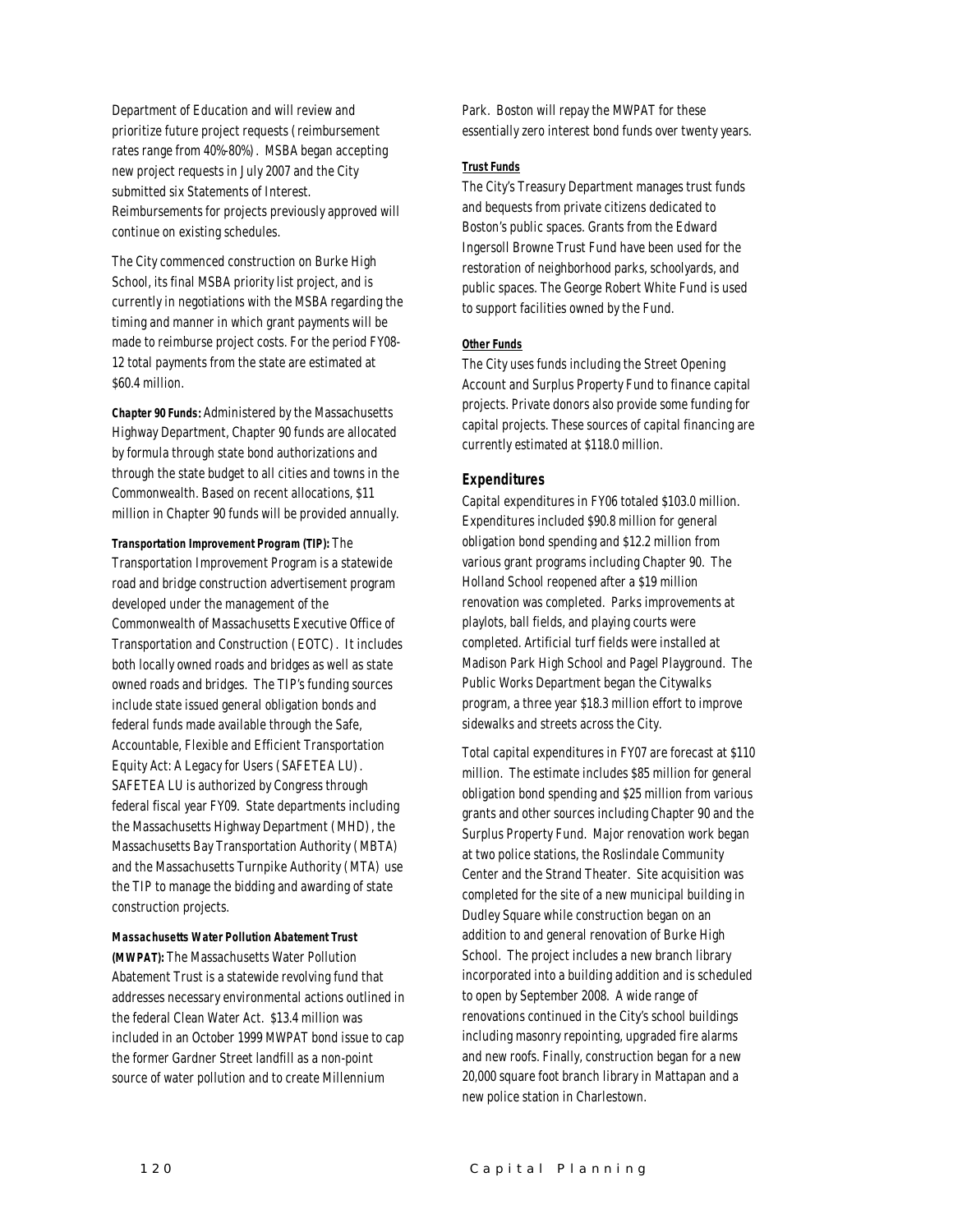Total capital expenditures in FY08 are forecast at \$136 million. This estimate includes \$120 million for general obligation bond spending and \$16 million from various grants and other sources including Chapter 90.

An administrative space planning study will be completed this year which will aid in planning the design of a new City Hall. Demolition will be completed in Dudley Square on the site of the new municipal building. Site acquisition will be completed and remediation will begin on the site of a new police station in Dudley Square.



Park improvements include a continuation of the artificial turf program (see Figure 4) with the installation of artificial turf fields at Charlestown High School and Ceylon Park in Roxbury. In addition, renovations will be completed at twenty-four parks, ball fields and playlots. Finally, approximately 500 street trees will be planted in support of the Boston Urban Forest Initiative. Renovation work will begin at the Hyde Park Community Center this fall. In addition, pool and locker room improvements will begin at pool facilities in Jamaica Plain, East Boston, South End and Dorchester.

The Public Works and Transportation departments will continue their coordinated work improving the City's roads, sidewalks, bridges, street lights and traffic signals. A significant effort will begin this year to replace over 100 electro-mechanical traffic signal control boxes with new electronic controllers. This program will enable many intersections to be tied into the City's central traffic control center. This will allow the City to remotely adjust signal timing, improve

travel time and reduce carbon emissions. Public Works will increase its use of the Street Cut Opening account and reduce the time temporary patches remain on the City's roads. The department will also continue its program of installing new pedestrian ramps on sidewalks and bringing existing ramps up to current standards. Finally, major construction work will begin on American Legion Highway in Mattapan and the Crossroads Initiative, a \$55 million multi-year program of street improvements that will connect the many neighborhoods surrounding the Rose Kennedy Greenway, while construction will be completed at Edward Everett Square in Dorchester.

Planned G.O. expenditures for the period FY09 through FY12 are expected to remain at \$120 million annually. Future grant expenditures are estimated to total approximately \$16 million annually between FY09 and FY12. Figure 5 displays total capital



spending from all sources since FY05 and projected expenditures through FY12.

The City continues to aggressively pursue grant funds, maximize the use of Chapter 90 funds for road and sidewalk projects, and actively manage its projects to ensure that spending does not exceed projections and that priority projects move forward. Together, these strategies will enable the City to maintain a reasonable level of capital spending and borrowing and prudently manage its outstanding debt.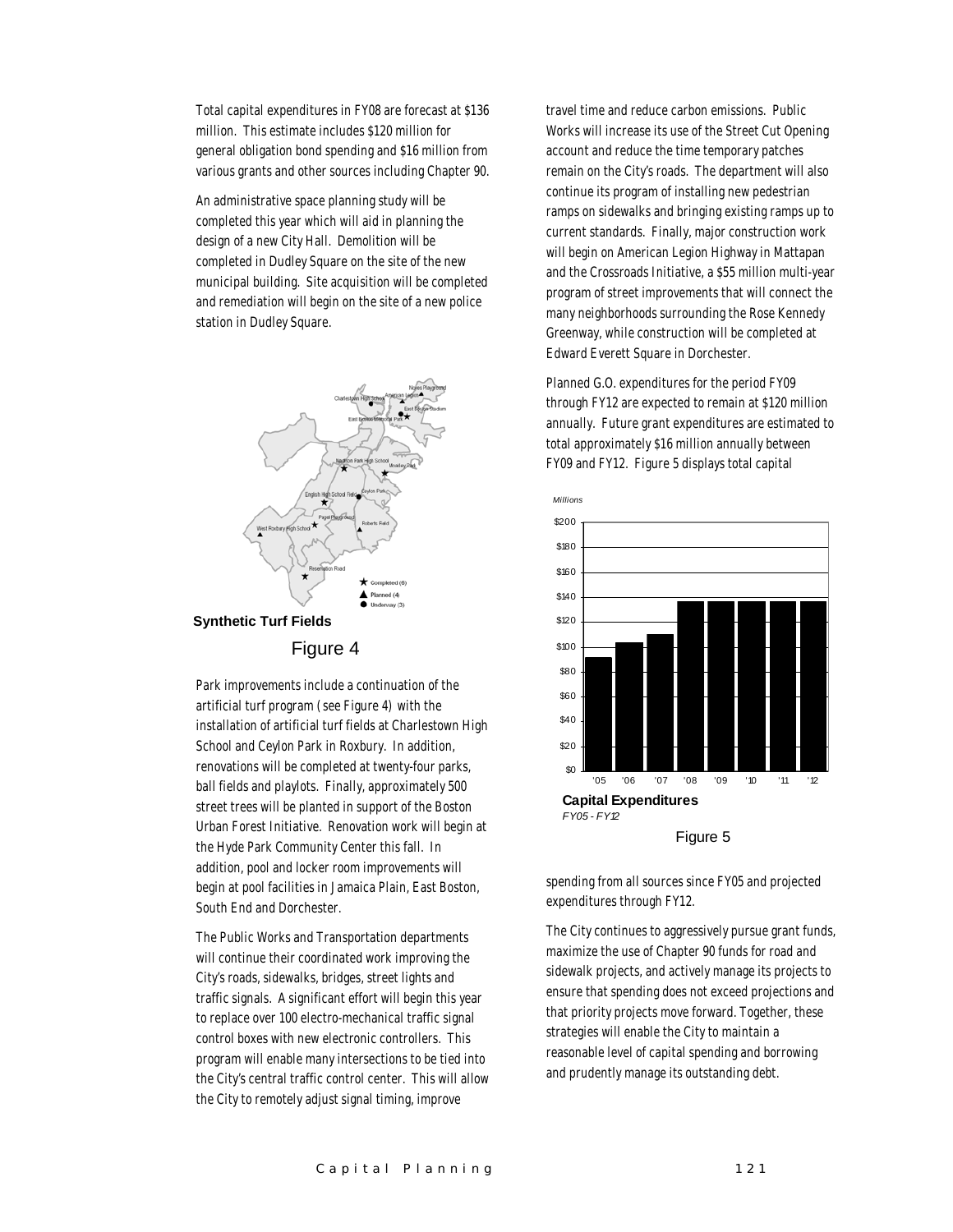#### *Operating Budget Impacts*

Quantifying operating budget impacts related to proposed capital investments is essential to the capital budgeting process. OBM evaluates proposed projects in part based on how they impact the City's operating budget (personnel, maintenance, equipment and utilities). Increased costs are often justified through improved or expanded service delivery, or are unavoidable due to legal mandates or regulatory requirements.

The capital plan supports investments that will decrease operating expenses by reducing costs associated with emergency repairs, maintenance of old systems and energy inefficiency. For example, the Area A-1 police station renovation currently underway includes a conversion from steam to natural gas- fired boilers that will provide anticipated savings of \$45,000 annually as a result of increased system efficiency. In FY06, the Property and Construction Management Department centralized the management of two building automation and energy management systems at Boston City Hall. This centralization has reduced the energy required to operate these buildings by implementing controlled schedules for adjusting building temperatures and monitoring building conditions. A substantial portion of the capital plan is focused on these types of basic facility improvements.

The City has committed to designing new buildings that are capable of becoming LEED certified. The designs of these new buildings will incorporate both green elements and the use of durable materials intended to minimize maintenance requirements. As an example, the new Charlestown police station that will be built this year includes green design features such as high efficiency HVAC equipment, greywater harvesting for site irrigation, solar hot water heating for showers and a double solar wall on the south side of the building. The station is expected to open in FY09. The new station represents a net cost increase for maintenance and building operations since the Police Department currently operates a small temporary station in Charlestown. The net impact of FY09 staffing costs is currently under review.

The City also looks to technology improvements and enhancements to reduce costs and improve efficiency. In FY08 the MIS department will begin eliminating leased lines used for data communications as it lights up a City-owned fiber optic cable system. The estimated annual cost savings for eliminating leased

lines range from \$1.2 million to \$1.5 million in a fully implemented project, based on current bandwidth demand.

The School Department seeks to reduce its operating costs partly by consolidating school programs from leased space back into City-owned buildings. In FY07, renovation work began at the Cleveland School in Dorchester. Upon project completion in September, the Boston Harbor Academy School will relocate to the Cleveland from privately leased space, which currently costs \$350,000 per year. The School Department is also renovating two former school buildings and will once again use them for educational purposes. The Russett Road building in West Roxbury will reopen in September 2007. The Hemenway School in Hyde Park will be ready to open in September 2008. The School Department's net operating costs will increase as a result of these decisions.

The capital project to create a consolidated archive center and materials storage facility for the City of Boston Archives and Records Management Center and the Boston Public Library is also underway. In FY05 the City acquired 138,000 square feet of office and warehouse space located at Rivermoor Street in West Roxbury. This building acquisition will allow the City to consolidate its collections management operations, currently housed in multiple City-owned buildings and privately-owned locations. In the ongoing effort to centralize building operations and maintenance, the care, custody, and control of the Rivermoor building has been assigned to the Property and Construction Management Department. The building's operation and maintenance costs are currently budgeted centrally in the Property and Construction Management Department, but may be distributed to other operating departments as they begin using the renovated facility. Operation and maintenance costs will be partially offset with lease revenue generated by a non-City tenant temporarily occupying a portion of the building. Planning and design for the proposed fitout of the Rivermoor facility is currently ongoing. Construction is expected to begin this fall. The proposed building layout will seek to achieve efficiencies by creating shared and flexible spaces incorporating new technologies for storage and retrieval of materials.

In the area of energy management and efficiency the City benefits from established relationships in the energy industry developed through the Mayor's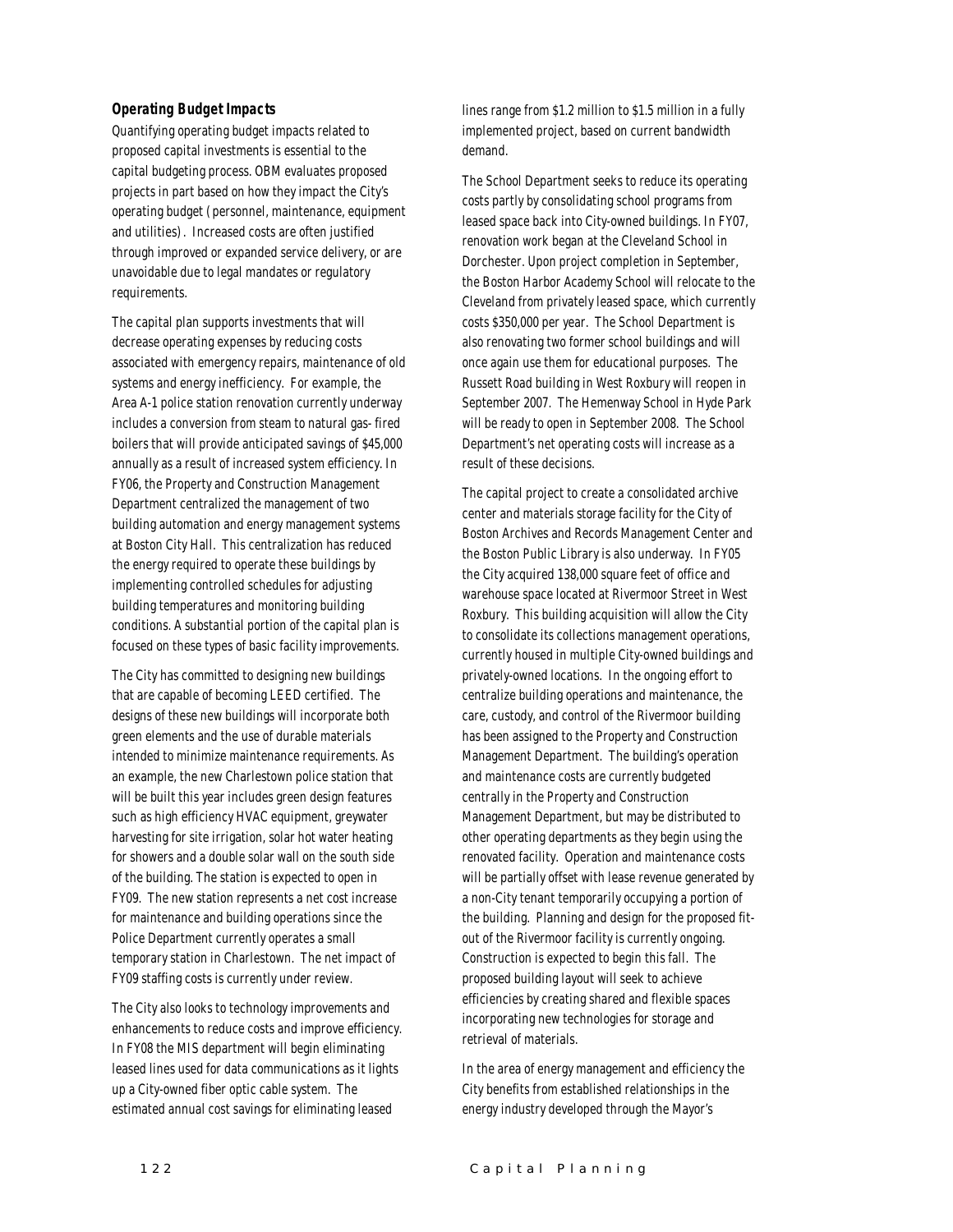Advisory Committee and the creation of an Energy Management Board in FY03. The City of Boston's Integrated Energy Management Plan was finalized in FY06. This plan sets the framework for the Mayor's energy policy and identifies implementation priorities and strategies. Boston City Hall and the Boston Public Library's central library in Copley Square have undergone comprehensive energy audits which recommend a range of energy efficiency measures including lighting upgrades and recommissioning. Annual energy savings are estimated at 4 million kilowatt-hours for City Hall and 6 million kilowatthours at the central library. Implementation of the City Hall project began in FY07. Improvements at the central library will begin in FY08. These buildings are eligible for implementation grants from the ratepayerfunded Energy Efficiency Fund, which is administered by Boston's local electric utility company, NSTAR, and approved by the state Department of Telecommunications and Energy (DTE) and Division of Energy Resources (DOER).

In FY07 the Public Works and Transportation Departments began replacing all remaining noncompliant pedestrian signal housings to accommodate Light Emitting Diodes (LEDs). It is estimated that this capital project, subsidized with utility rebates provided by NSTAR, will save up to 1 million kilo-watt hours of electricity with an estimated annual savings of \$143,000.

Investment in an enterprise-wide permitting and licensing system will improve customer service and achieve efficiencies by providing consistent data that can be shared by multiple City departments simultaneously. Beginning in FY07, the Inspectional Services Department began to bring multiple business processes online and have a central database for all departmental permitting and licensing. The longer term goal is to move all permitting and licensing functions onto the central system.

#### *Debt Management Policies and Debt Implications of the Plan*

Effective debt management ensures that the City can meet its capital infrastructure and facility needs. Debt management requires a series of decisions about the amount, timing, purposes and structure of debt issuance. Long-term debt related to capital investment has two main purposes:

(1) It finances acquisition, construction, repair, and renovation of City-owned buildings and equipment that are necessary to provide public services; and

(2) It finances infrastructure improvements to ensure the City's continued growth and safe roadway conditions.

The Treasury Department manages all borrowings according to the City's debt management policies. These policies address issues such as debt affordability and limitations on the level of variable rate debt the City will use. The City's goal is to rapidly repay debt, maintain a conservative level of outstanding debt, and ensure the City's continued positive financial standing with the bond market.

Key components of the debt management policies ensure that:

- combined net direct debt does not exceed 3% of taxable assessed value;
- at least 40% of the overall debt is repaid within five years and 70% within ten years;
- annual gross debt service costs do not exceed 7% of general fund expenditures;
- variable rate debt does not exceed 20% of the City's total currently outstanding bonded debt.

(Please refer to the chapter on Financial Management for further discussion of the City's financial policies and management controls.)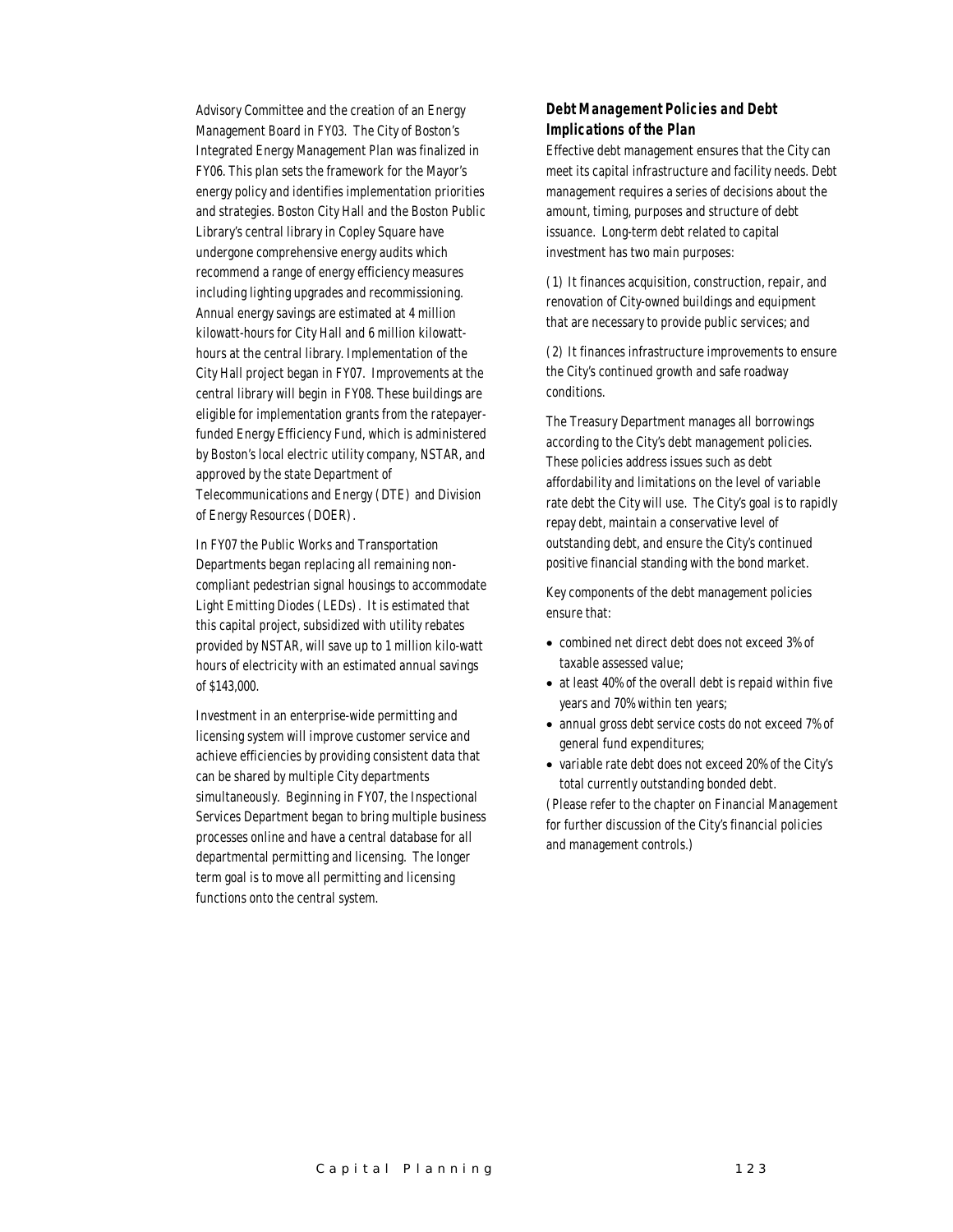The City's debt service forecast assumes general obligation spending of \$120 million each year from FY08 through FY12. On March 22, 2007, the City issued \$100 million in general obligation bonds and \$85.4 million in general obligation refunding bonds. The debt tables at the end of this chapter detail the City's outstanding debt service obligations and demonstrate the City's rapid retirement of its debt.

The City's gross debt service requirement will remain under 7% of total General Fund expenditures throughout the period FY08-12 (See Figure 6).

The ratio of debt service to the City's primary revenue source, the property tax levy, declined significantly in the early part of this decade. This ratio is projected to decrease in FY08 and then increase in the period FY09-FY12 (See Figure 7.).

The City's current overall debt burden (net direct debt to assessed property value of \$86.52 billion) is approximately .82% as of April 1, 2007. The City's net direct debt per capita currently stands at approximately \$1,186.26 as of April 1, 2007.

Boston has been conservative about assuming longterm debt and aggressive about retiring debt expeditiously. As of April 1, 2007, the City's debt



retirement schedule shows that 44.6% of its principal will be retired five years out, before the end of FY12 (See Figure 8).

In March 2007, Standard & Poor's Rating Services upgraded Boston's credit rating to AA+. Both Moody's Investors Service and FitchRatings affirmed the City's credit rating of Aa1 and AA, respectively. These are the highest ratings in Boston's history.

Boston has had eleven general obligation bond sales over the past decade, the most recent of which was for \$100 million on March 22, 2007. The City also has had eight general obligation refunding issues. The most recent refunding issue, on March 22, 2007, achieved significant interest rate savings.



**Gross Debt Service as a Percent of the Net Property Tax Levy** *FY05 - FY12*

Figure 7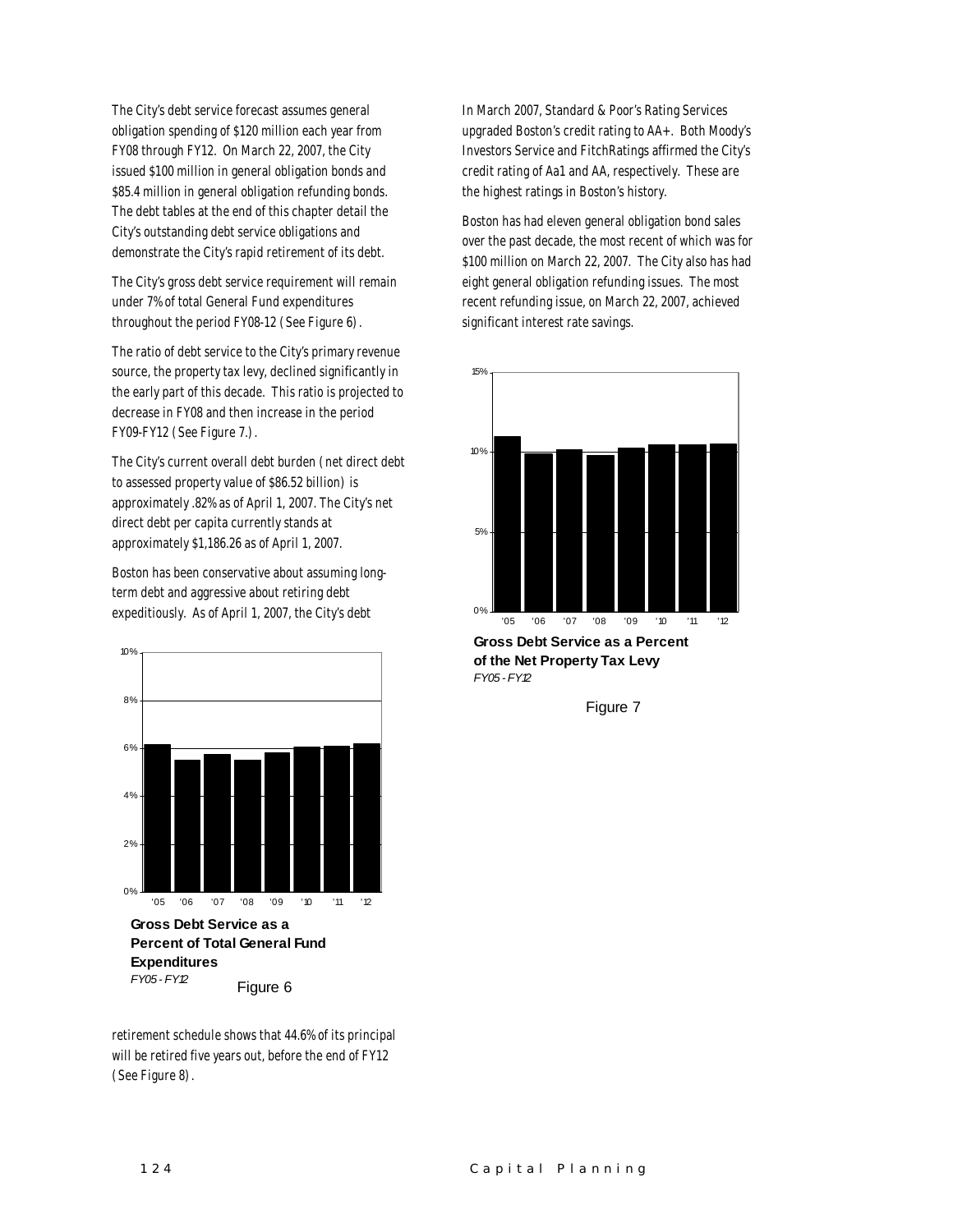| ۱<br>ı |
|--------|
|        |
| ٠<br>ı |

## **Fiscal Years 2008 - 2012 Fiscal Years 2008 - 2012**

|                                                 | Authorization<br>Existing | FY08        | Authorization Authorization<br>FY09-12 | <b>State</b> | Federal                 | Other      | Trust   | Total         |
|-------------------------------------------------|---------------------------|-------------|----------------------------------------|--------------|-------------------------|------------|---------|---------------|
|                                                 |                           |             |                                        |              |                         |            |         |               |
| Boston Center for Youth and Families            | 27,382,152                | 8,023,000   | 22,581,000                             | $\circ$      | 0                       | $\circ$    | $\circ$ | \$57,986,152  |
| Boston Redevelopment Authority                  | 8,039,300                 | 825,000     | $\circ$                                | 2,757,000    | $\circ$                 | 0          | $\circ$ | \$11,621,300  |
| Environment Department                          | 1,000,000                 | $\circ$     | 500,000                                | $\circ$      | $\circ$                 | 0          | $\circ$ | \$1,500,000   |
| Fire Department                                 | 16,623,327                | 5,167,000   | 24,282,150                             | 0            | $\circ$                 | 0          | 0       | \$46,072,477  |
| Library Department                              | 27,643,122                | 3,780,000   | 31,780,000                             | 1,180,000    | $\circ$                 | 2,155,000  | $\circ$ | \$66,538,122  |
| Management Information Services                 | 6,342,925                 | 4,800,000   | 3,550,000                              | 0            | $\circ$                 | 750,000    | 0       | \$15,442,925  |
| Neighborhood Development                        | 16,679,600                | 2,000,000   | 345,000                                | $\circ$      | $\circ$                 | $\circ$    | $\circ$ | \$19,024,600  |
| Parks and Recreation Department                 | 37,520,181                | 11,290,000  | 26,289,000                             | 25,342,700   | 41,000,000              | 11,975,556 | 115,000 | \$153,532,437 |
| Police Department                               | 32,678,000                | 9,167,000   | 5,950,000                              | $\circ$      | $\circ$                 | $\circ$    | 0       | \$47,795,000  |
| Property and Construction Management Department | 35,571,318                | 22,070,000  | 23,310,000                             | $\circ$      | $\circ$                 | 8,750,000  | $\circ$ | \$89,701,318  |
| Public Health Commission                        | 889,000                   | 250,000     | 4,800,000                              | $\circ$      | $\circ$                 | $\circ$    | $\circ$ | \$5,939,000   |
| Public Works Department                         | 126, 185, 103             | 25,250,000  | 106,849,708                            | 181,787,771  | 200,362,400             | 81,410,000 | 0       | \$721,844,982 |
| School Department                               | 113,399,447               | 38,337,701  | 108,289,400                            | $\circ$      | $\circ$                 | 13,000,000 | $\circ$ | \$273,026,548 |
| <b>Transportation Department</b>                | 7,203,000                 | 6,347,000   | 250,000                                | 400,000      | $\circ$                 | $\circ$    | $\circ$ | \$14,200,000  |
|                                                 | 457, 156, 475             | 137,306,701 | 358,776,258                            | 211,467,471  | 241,362,400 118,040,556 |            | 115,000 | 1,524,224,861 |

**Total**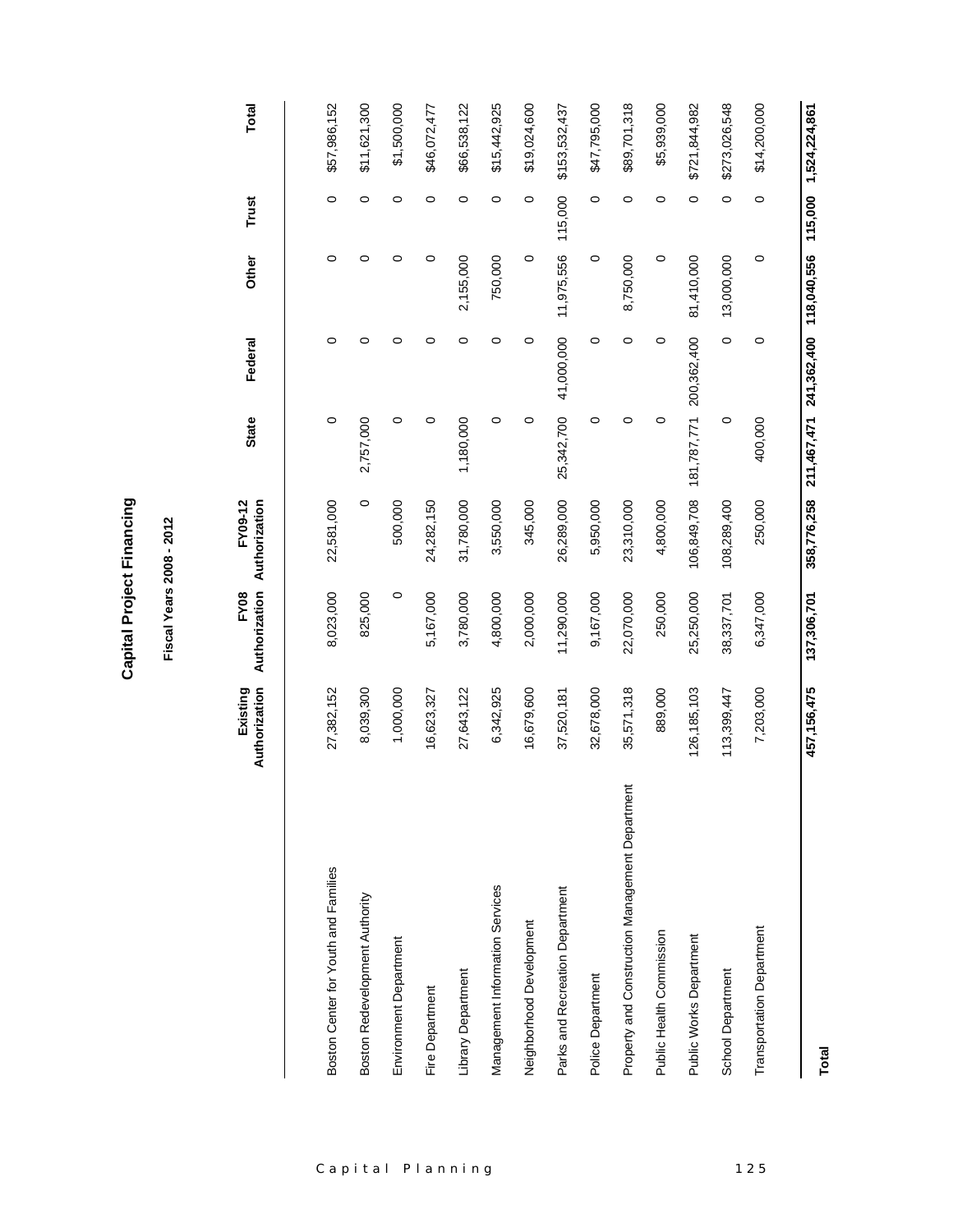DEBT SERVICE PAYMENTS on GENERAL OBLIGATION BONDS **DEBT SERVICE PAYMENTS on GENERAL OBLIGATION BONDS CITY of BOSTON CITY of BOSTON**

## @ April 1, 2007 **@ April 1, 2007**

# - Stated in Five Year Intervals -<br>(\$ in thousands) **- Stated in Five Year Intervals -**

**(\$ in thousands)**

|                               |                                                          | 107<br>$\overline{a}$                           |                                                           |                                  |                          |                                  |                 |                                  |          | @ 4/ 1/07                        |                 |
|-------------------------------|----------------------------------------------------------|-------------------------------------------------|-----------------------------------------------------------|----------------------------------|--------------------------|----------------------------------|-----------------|----------------------------------|----------|----------------------------------|-----------------|
| DATE of ISSUE                 | <b>ISSUED</b><br><b>AMOUNT</b>                           | FY'07 through FY'12<br>$\overline{a}$<br>Princi | <b>Interest</b>                                           | FY'13 through FY'17<br>Principal | Interest                 | FY'18 through FY'22<br>Principal | <b>Interest</b> | FY'23 through FY'27<br>Principal | Interest | FY'07 through FY'27<br>Principal | <b>Interest</b> |
|                               |                                                          |                                                 |                                                           |                                  |                          |                                  |                 |                                  |          |                                  |                 |
| March 22, 2007                | 100,000                                                  | 550<br>ଅ                                        | 19,733                                                    | 27,515                           | 13,778                   | 21,200                           | 7,627           |                                  | 2,527    | 100,000                          | 43,665          |
| $\propto$<br>March 22, 2007   | 85,425                                                   | 695                                             | 17,422                                                    | 23,900                           | 16,958                   | 52,665                           | 6,653           | 21,735<br>7,165                  | 215      | 85,425                           | 41,248          |
| January 31, 2006              | 80,000                                                   | ,050<br>ଅ                                       | 14,241                                                    | 19,570                           | 8,415                    | 15,045                           | 4,044           | 10,100                           | 1,054    | 73,765                           | 27,754          |
| œ<br>February 1, 2005         | 52,775                                                   | ,705<br>စ္                                      | 12,185                                                    | 32,585                           | 4,429                    | 485                              | <u>င်</u>       |                                  |          | 52,775                           | 16,633          |
| February 1, 2005              | 75,000                                                   | 815<br>ಇ                                        | 12,223                                                    | 18,650                           | 7,071                    | 14,305                           | 3,272           | 7,980                            | 639      | 64,750                           | 23,205          |
| ĸ<br>April 1, 2004            | 42,330                                                   | ,750<br>শ্ৰ                                     | 2,689                                                     | $\circ$                          |                          | 0                                |                 |                                  |          | 24,750                           | 2,689           |
| $\propto$<br>February 1, 2004 | 35,870                                                   | ,150<br>$\approx$                               | 4,429                                                     | 4,885                            | 610                      | $\circ$                          | $\circ$         | $\circ$                          | $\circ$  | 29,035                           | 5,039           |
| February 1, 2004              | 65,000                                                   | ,490<br>$\frac{8}{3}$                           | 10,363                                                    | 16,260                           | 5,925                    | 13,710                           | 2,699           | 5,140                            | 324      | 53,600                           | 19,311          |
| œ<br>February 1, 2003         | 28,515                                                   | ,045<br>45                                      | 3,998                                                     | 7,250                            | 549                      | $\circ$                          |                 |                                  |          | 22,295                           | 4,547           |
| February 1, 2003              | 25,000                                                   | ,500<br>G                                       | 3,225                                                     | 6,200                            | 1,704                    | 3,600                            | 342             |                                  |          | 16,300                           | 5,271           |
| February 1, 2003              | 33,500                                                   | 255                                             | 4,607                                                     | 8,750                            | 3,052                    | 7,425                            | 723             |                                  |          | 21,430                           | 8,382           |
| February 1, 2003              | 75,000                                                   | 435<br>2                                        | 9,055                                                     | 17,695                           | 4,369                    | 8,300                            | 746             |                                  |          | 47,430                           | 14,170          |
| œ<br>November 15, 2002        | 43,070                                                   | 455<br>Ξ                                        | 888                                                       | $\circ$                          |                          | $\circ$                          | $\circ$         | 0                                |          | 11,455                           | 888             |
| $\propto$<br>August 15, 2002  | 48,640                                                   | 430<br>H                                        | 9,946                                                     | 23,830                           | 5,302                    | 11,705                           | 1,044           | 0                                |          | 46,965                           | 16,292          |
| February 1, 2002              | 100,000                                                  | ,225                                            | 7,500                                                     | 18,000                           | 2,092                    | 0                                | $\circ$         | 0                                |          | 46,225                           | 9,592           |
| œ<br>April 1, 2001            | 52,025                                                   | ,085                                            | 7,085                                                     | 15,365                           | 1,338                    | $\circ$                          | 0               | $\circ$                          |          | 42,450                           | 8,423           |
| February 1, 2001              | 20,000                                                   | .215<br>ಜ                                       | 7,178                                                     | 13,965                           | 1,294                    | $\circ$                          | 0               | $\circ$                          |          | 46,180                           | 8,472           |
| February 1, 2000              | 20,000                                                   | 075<br>$\frac{8}{2}$                            | 1,988                                                     | $\circ$                          |                          | $\circ$                          | $\circ$         | $\circ$                          |          | 18,075                           | 1,988           |
| MWPAT - October 15, 1999      | 13,389                                                   | 223                                             | 2,037                                                     | 3,725                            | 1,154                    | 2,510                            | 188             | $\circ$                          |          | 9,458                            | 3,379           |
| October 15, 1998              | 120,000                                                  | 370<br>ဘ                                        | 3,174                                                     | $\circ$                          | 1,974                    | 9,290                            | 395             | $\circ$                          | $\circ$  | 22,660                           | 5,543           |
| April 15, 1998                | 15,000                                                   | 515                                             | 109                                                       | $\circ$                          |                          | $\circ$                          | 0               | $\circ$                          | $\circ$  | 1,515                            | 109             |
| œ<br>April 15, 1998           | 62,855                                                   | 410<br>17                                       | 6,546                                                     | 11,800                           | 1,094                    | $\circ$                          | 0               | $\circ$                          | $\circ$  | 29,210                           | 7,640           |
| January 15, 1998              | 90,000                                                   | 625                                             | 208                                                       | $\circ$                          |                          | $\circ$                          |                 |                                  | $\circ$  | 4,625                            | 208             |
| Totals:                       |                                                          | 890'886                                         | 160,829                                                   | 269,945                          | 81,108                   | 160,240                          | 27,752          | 52,120                           | 4,759    | 870,373                          | 274,448         |
|                               |                                                          |                                                 | 548,897                                                   |                                  | 351,053                  |                                  | 187,992         |                                  | 56,879   |                                  | 1,144,821       |
| @ 4/1/07:                     |                                                          |                                                 |                                                           |                                  |                          |                                  |                 |                                  |          |                                  |                 |
|                               | % of Total Principal and<br>Interest Retired in 5 Years: | 44.6%                                           | 58.6%                                                     |                                  |                          |                                  |                 |                                  |          |                                  |                 |
|                               |                                                          |                                                 |                                                           |                                  |                          |                                  |                 |                                  |          |                                  |                 |
|                               |                                                          |                                                 | % of Total Principal and<br>Interest Retired in 10 Years: | 75.6%                            | 88.2%                    |                                  |                 |                                  |          |                                  |                 |
|                               |                                                          |                                                 |                                                           |                                  |                          |                                  |                 |                                  |          |                                  |                 |
|                               |                                                          |                                                 |                                                           |                                  | % of Total Principal and |                                  |                 |                                  |          |                                  |                 |

**Interest Retired in 15 Years: 94.0% 98.3%**

Interest Retired in 15 Years:

94.0%

 $98.3%$ 

**% of Total Principal and**

% of Total Principal and<br>Interest Retired in 20 Years:

100.0%

100.0%

Note: R = General Obligation Refunding Issuance **Interest Retired in 20 Years: 100.0% 100.0%**

Note: R = General Obligation Refunding Issuance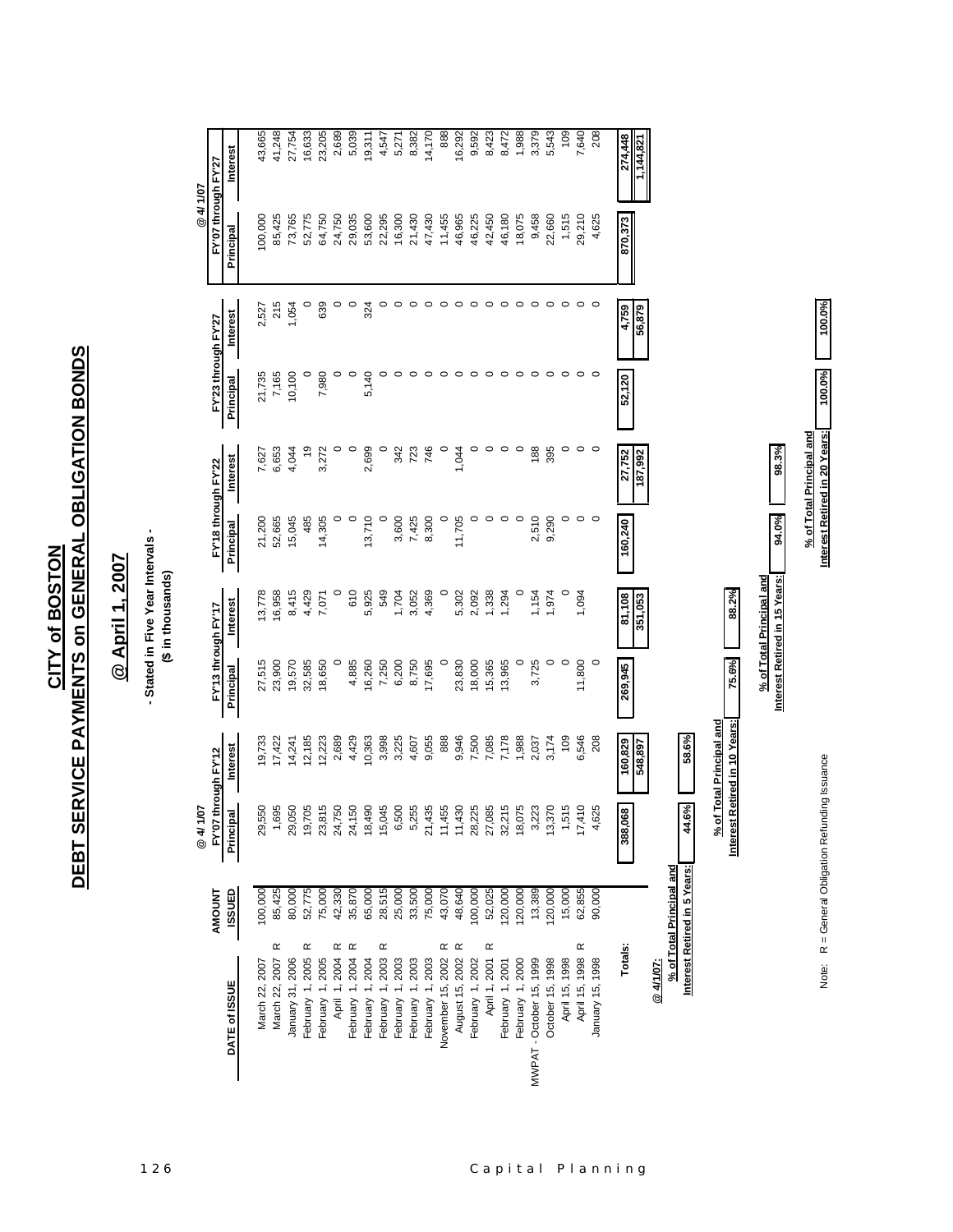#### **Outstanding Debt by Purpose as of April 1, 2007**

|                            |                                                                |                       | Percent of    |
|----------------------------|----------------------------------------------------------------|-----------------------|---------------|
|                            |                                                                |                       | <b>Total</b>  |
|                            |                                                                | Outstanding @         | Outstanding   |
|                            |                                                                | April 1, 2007         | <b>Debt</b>   |
| Statute:<br>C44 s7 (13)    | <b>General Purpose:</b><br>Acquisition of Fire or Police Boats | 84,488.35             | 0.01          |
|                            | Acquisition of Land; Cemeteries                                | 744,704.31            |               |
| C44 s7 (20)                |                                                                |                       | 0.09<br>0.00  |
| C44 s7 (21)<br>C44 s7 (22) | Architectural Services for Plans and Specifications            | 0.00                  | 0.26          |
| C44 s7 (25)                | <b>Engineering or Architectural Services</b>                   | 2,238,645.45          | 7.18          |
|                            | Acquisition of Land; Parks and Playgrounds                     | 62,495,674.27         | 1.32          |
| C44 s7 (28)                | <b>Computer Hardware</b>                                       | 11,458,141.60         |               |
| C44 s7 (29)                | <b>Computer Software</b>                                       | 368,006.69            | 0.04          |
| C44 s7 (9)                 | Departmental Equipment                                         | 13,447,755.21         | 1.55          |
| C44 s7 (9A)                | Firefighting Apparatus - Remodeling, Re-Constr.                | 205,310.86            | 0.02          |
| C659 Acts 1986             | BCH - Constr., Equipping, Furnishing                           | 0.00<br>91,042,726.74 | 0.00<br>10.46 |
|                            |                                                                |                       |               |
|                            | <b>Urban Development:</b>                                      |                       |               |
| C121B s20                  | Urban Redevelopment and Renewal                                | 20,741,658.88         | 2.38          |
| C1097 s11 Acts 1971        | Economic Development and Industrial Corp.                      | 3,247,951.39          | 0.37          |
|                            |                                                                | 23,989,610.27         | 2.76          |
|                            |                                                                |                       |               |
|                            | Schools:                                                       |                       |               |
| C645 s8 Acts 1948          | School Project Loan                                            | 51,914,052.85         | 5.96          |
| C642 s7 Acts 1966          | Capital Improvements; Act of 1966                              | 0.00                  | 0.00          |
| C642 s7A Acts 1973         | Capital Improvements; Act of 1973                              | 25,393.83             | 0.00          |
| C642 s7B Acts 1991         | Capital Improvements; Act of 1991                              | 17,605,295.22         | 2.02          |
| C642 s7C Acts 1996         | Capital Improvements; Act of 1996                              | 30,566,099.08         | 3.51          |
|                            |                                                                | 100,110,840.98        | 11.50         |
|                            |                                                                |                       |               |
|                            | <b>Public Buildings:</b>                                       |                       |               |
| C44 s7 (3)                 | Construction of Buildings; Acquisition Of Land                 | 113,976,609.30        | 13.10         |
| C44 s7 (3A)                | Remodeling and Extraordinary Repairs                           | 335,472,100.20        | 38.54         |
| C642 s7 Acts 1966          | Capital Improvements; Act of 1966                              | 117,659.94            | 0.01          |
| C642 s7A Acts 1973         | Capital Improvements; Act of 1973                              | 5,510,709.12          | 0.63          |
| C642 s7B Acts 1991         | Capital Improvements; Act of 1991                              | 48,480,599.25         | 5.57          |
| C642 s7C Acts 1996         | Capital Improvements; Act of 1996                              | 31,834,961.68         | 3.66          |
|                            |                                                                | 535,392,639.49        | 61.51         |
|                            | <b>Public Works:</b>                                           |                       |               |
| C44 s7 (1)                 | Construct/Re-Construct of Surface Drains, Sewers, etc.         | 2,205,913.64          | 0.25          |
| C44 s7 (4)                 | Construction and/or Re-Construction of Bridges                 | 27,051,416.52         | 3.11          |
| C44 s7 (5)                 | Construction of Public Ways                                    | 51,542,255.61         | 5.92          |
| C44 s7 (6)                 | <b>Construction of Sidewalks</b>                               | 12,613,600.35         | 1.45          |
| C44 s7 (14)                | Traffic Signal and Public Lighting Install., etc.              | 16,298,084.30         | 1.87          |
| C44 s8 (4)                 | Reservoir Constr/Enlrg; Water Trmt Bldgs                       | 124,417.28            | 0.01          |
| C44 s8 (5)                 | Water Mains Laying, Re-Laying, Construct.                      | 7,563.51              | 0.00          |
| C44 s8 (24) C29C           | Landfill; Closing, Opening, Improve. to (MWPAT)                | 9,994,344.48          | 1.15          |
|                            |                                                                | 119,837,595.69        | 13.77         |
|                            |                                                                |                       |               |
|                            | Grand Total =                                                  | 870, 373, 413. 17     | 100.00%       |